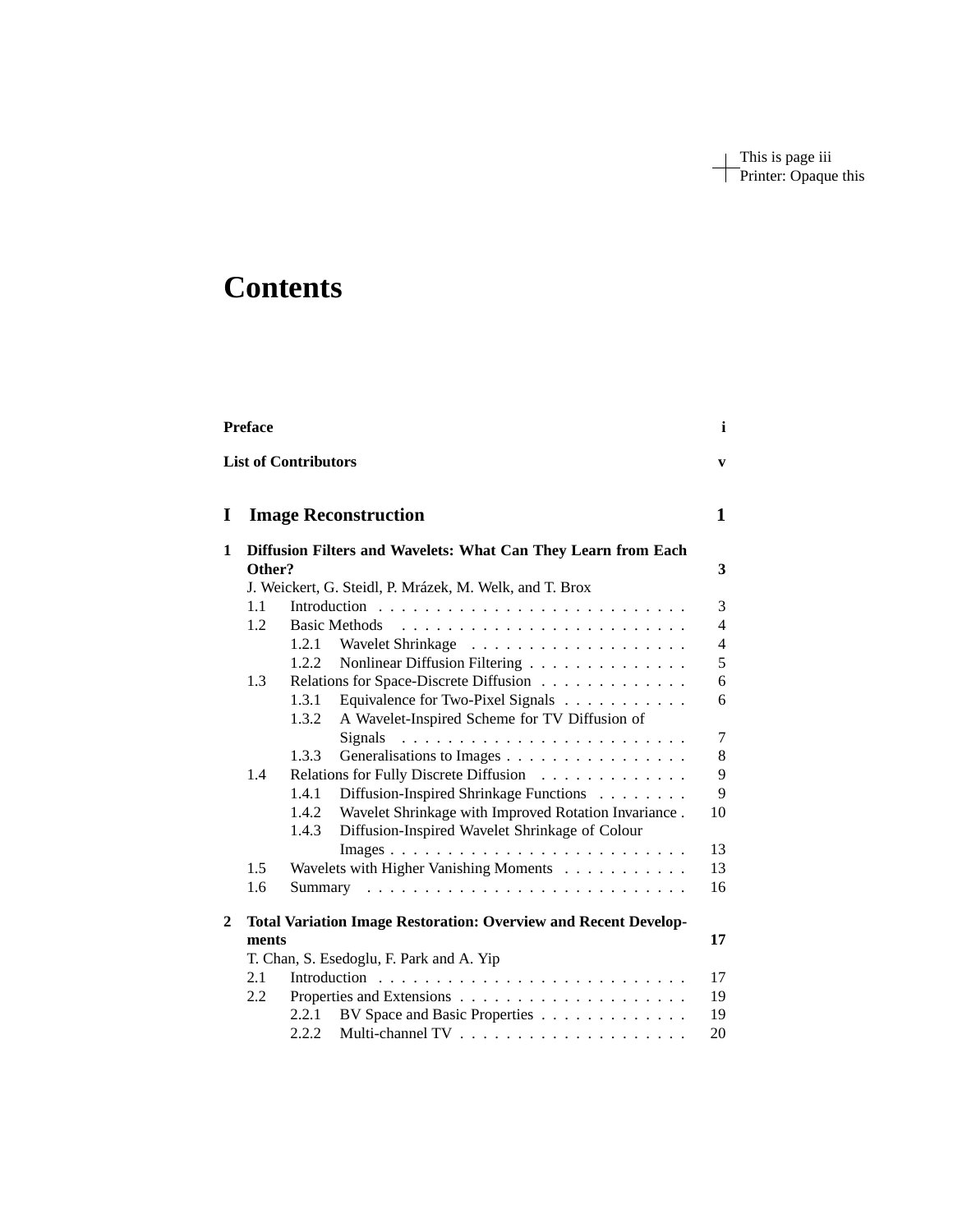iv Contents

|   |     | 2.2.3                                                           | 20 |
|---|-----|-----------------------------------------------------------------|----|
|   | 2.3 |                                                                 | 21 |
|   | 2.4 | Variants                                                        | 22 |
|   |     | 2.4.1                                                           | 22 |
|   |     | 2.4.2                                                           | 23 |
|   |     | 2.4.3                                                           | 24 |
|   |     | 2.4.4<br>$H^{1,p}$ Regularization and Inf Convolution           | 25 |
|   | 2.5 | Further Applications to Image Reconstruction                    | 26 |
|   |     | 2.5.1                                                           | 26 |
|   |     | 2.5.2                                                           | 27 |
|   |     | 2.5.3<br>Texture and Multiscale Decompositions                  | 28 |
|   | 2.6 |                                                                 | 29 |
|   |     | Artificial Time Marching and Fixed Point Iteration<br>2.6.1     | 29 |
|   |     | 2.6.2<br>Duality-based Methods                                  | 30 |
| 3 |     | <b>PDE-Based Image and Surface Inpainting</b>                   | 33 |
|   |     | M. Bertalmío, V. Caselles, G. Haro, and G. Sapiro               |    |
|   | 3.1 |                                                                 | 33 |
|   | 3.2 | Inpainting by Propagation of Information                        | 36 |
|   |     | 3.2.1                                                           | 36 |
|   |     | 3.2.2<br>Navier-Stokes Inpainting                               | 40 |
|   | 3.3 | Variational Models for Filling-In                               | 42 |
|   |     | 3.3.1<br>Elastica-based Reconstruction of Level Lines           | 43 |
|   |     | 3.3.2<br>Joint Interpolation of Vector Fields and Gray Levels   | 45 |
|   |     | A Variant and Mathematical Results<br>3.3.3                     | 48 |
|   |     | 3.3.4<br>Experimental Results                                   | 50 |
|   | 3.4 | Surface Reconstruction: The Laplace and the Absolute            |    |
|   |     | Minimizing Lipschitz Extension Interpolation                    | 52 |
|   |     | 3.4.1                                                           | 54 |
|   | 3.5 |                                                                 | 55 |
|   |     | 3.5.1<br>Texture Synthesis by Non-Parametric Sampling           | 56 |
|   |     | 3.5.2<br>Inpainting with Image Decomposition                    | 56 |
|   |     | Exemplar-based Inpainting<br>3.5.3                              | 58 |
|   | 3.6 |                                                                 | 58 |
|   |     | 3.6.1<br>Other PDE-based Models                                 | 58 |
|   |     | 3.6.2                                                           | 59 |
|   | 3.7 |                                                                 | 60 |
|   | 3.8 |                                                                 | 60 |
|   | 3.9 |                                                                 | 61 |
|   |     |                                                                 |    |
| П |     | <b>Boundary Extraction,</b><br><b>Segmentation and Grouping</b> | 63 |

|  | 65                               |
|--|----------------------------------|
|  | 4 Levelings: Theory and Practice |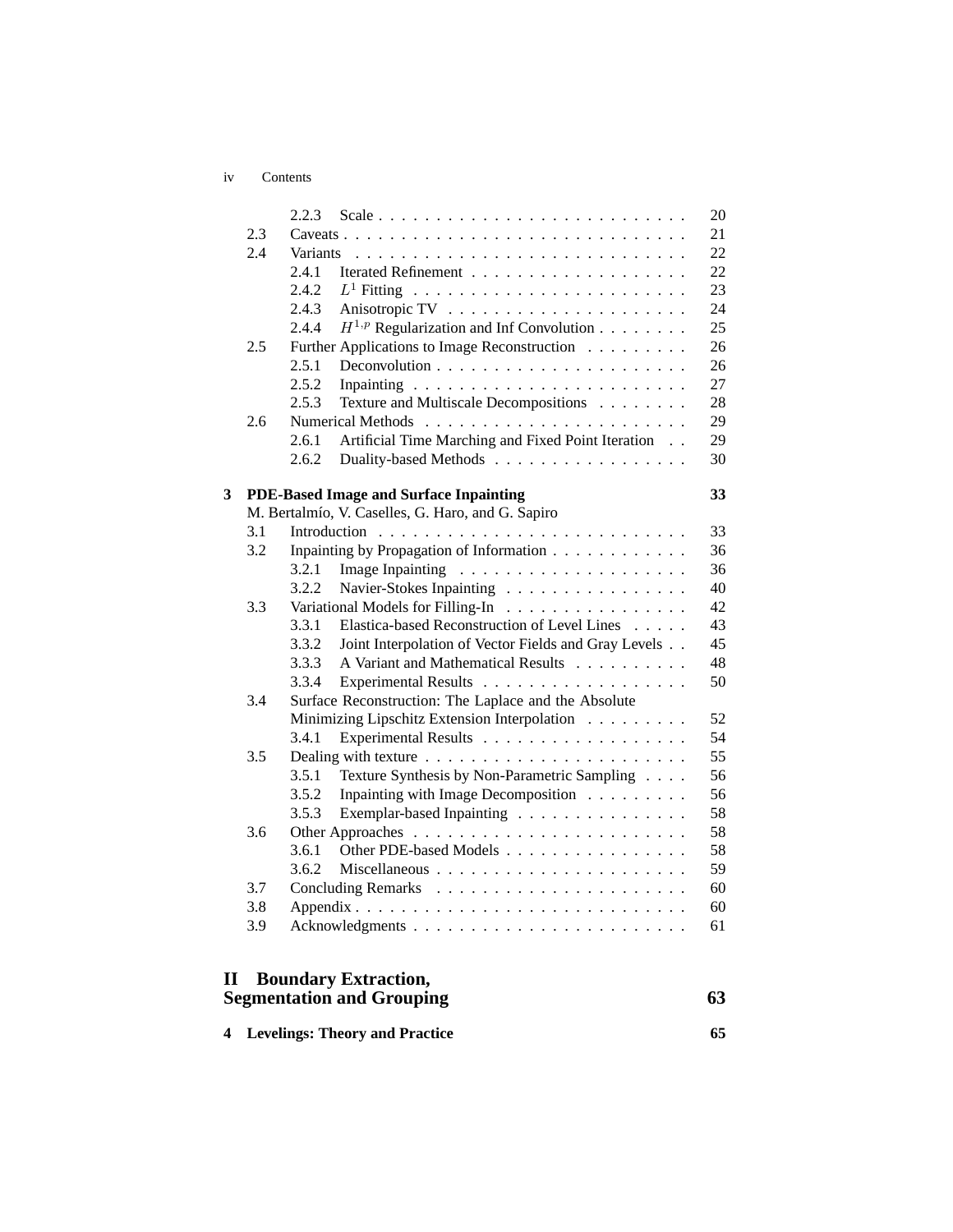Contents v

|   | F. Meyer |                                                                     |    |
|---|----------|---------------------------------------------------------------------|----|
|   | 4.1      | Introduction                                                        | 65 |
|   | 4.2      |                                                                     | 66 |
|   | 4.3      | Flat grey-tone connected operators                                  | 67 |
|   |          | Level by level construction<br>4.3.1                                | 67 |
|   |          | 4.3.2<br>A morphological characterization                           | 68 |
|   | 4.4      |                                                                     | 68 |
|   |          | Construction of floodings, razings, flattenings and<br>4.4.1        |    |
|   |          |                                                                     | 70 |
|   |          | 4.4.1.1<br>Construction of floodings, razings,                      |    |
|   |          | flattenings and levelings                                           | 70 |
|   | 4.5      | Levelings for image simplification                                  | 71 |
|   |          | 4.5.1                                                               | 72 |
|   |          | 4.5.2<br>Varying the marker function $h \dots \dots \dots \dots$    | 73 |
|   |          | 4.5.3                                                               | 74 |
|   |          | 4.5.3.1<br>Construction of a hierarchy based on                     |    |
|   |          | increasing floodings                                                | 74 |
|   |          | Construction of a hierarchy based on<br>4.5.3.2                     |    |
|   |          | quasi-flat zones                                                    | 76 |
|   | 4.6      |                                                                     | 77 |
|   |          |                                                                     |    |
| 5 |          | <b>Graph Cuts in Vision and Graphics: Theories and Applications</b> | 79 |
|   |          | Y. Boykov and O. Veksler                                            |    |
|   | 5.1      |                                                                     | 79 |
|   | 5.2      |                                                                     | 80 |
|   |          | 5.2.1<br>The Min-Cut and Max-Flow Problem                           | 81 |
|   |          | 5.2.2<br>Algorithms for the Min-Cut and Max-Flow Problem            | 81 |
|   | 5.3      | Graph Cuts for Binary Optimization                                  | 82 |
|   |          | 5.3.1<br>Example: Binary Image Restoration                          | 82 |
|   |          | 5.3.2<br>General Case of Binary Energy Minimization                 | 84 |
|   | 5.4      |                                                                     | 84 |
|   |          | 5.4.1                                                               | 85 |
|   |          | 5.4.2<br>Topological properties of graph cuts                       | 86 |
|   |          | Applications of graph cuts as hypersurfaces<br>5.4.3                | 87 |
|   |          | Theories connecting graph-cuts and hypersurfaces in<br>5.4.4        |    |
|   |          |                                                                     | 90 |
|   | 5.5      | Generalizing Graph Cuts for Multi-Label Problems                    | 92 |
|   |          | 5.5.1 Exact Multi-Label Optimization                                | 92 |
|   |          | Approximate Optimization<br>5.5.2                                   | 94 |
|   |          | Local Minimum with Respect to Expansion<br>5.5.2.1                  |    |
|   |          | and Swap Moves                                                      | 95 |
|   |          |                                                                     |    |
| 6 |          | Minimal Paths and Fast Marching Methods for Image Analysis          | 97 |
|   | L. Cohen |                                                                     |    |
|   | 6.1      |                                                                     | 97 |
|   |          |                                                                     |    |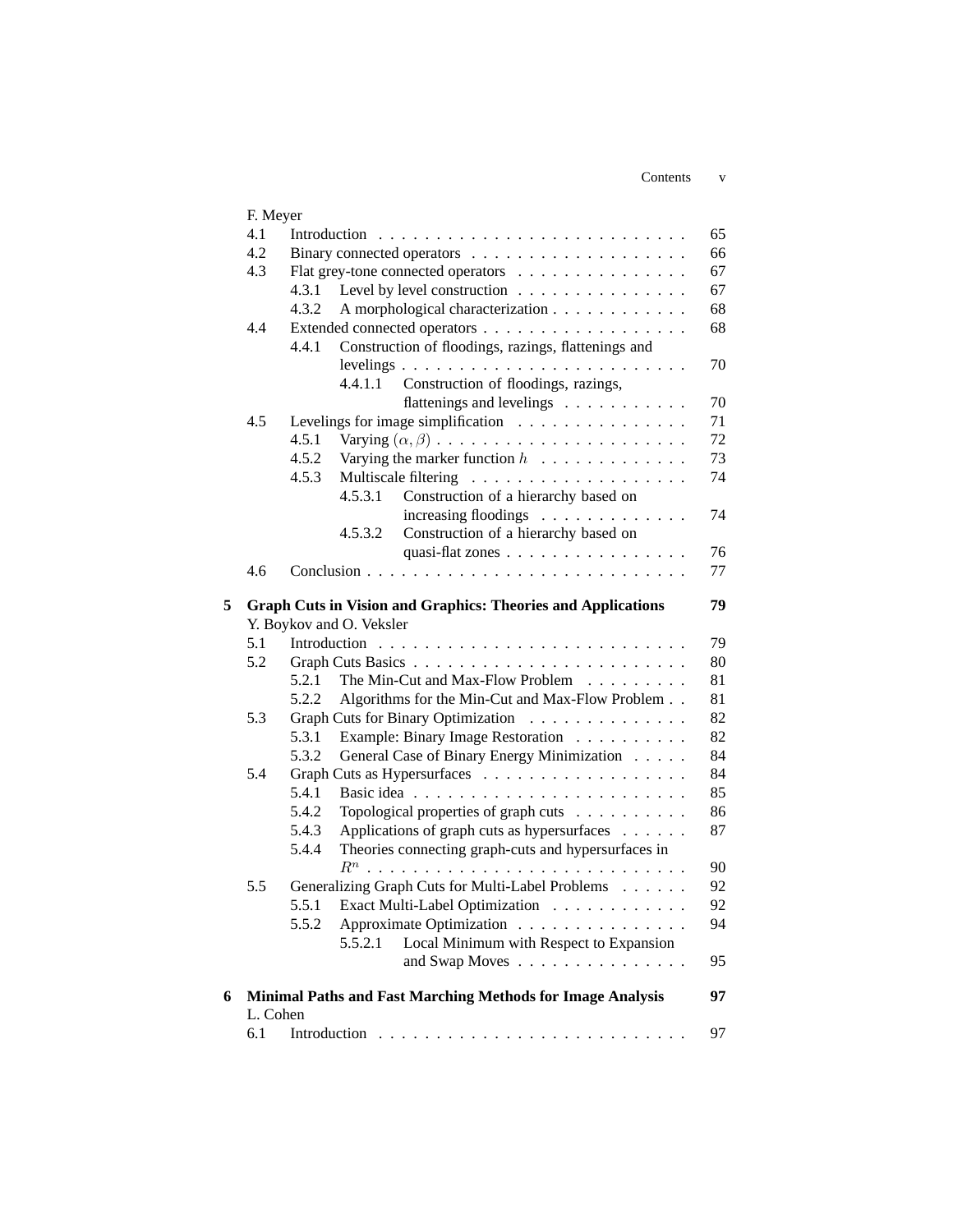|   | 6.2 |       |                                                                 | 98  |
|---|-----|-------|-----------------------------------------------------------------|-----|
|   |     | 6.2.1 |                                                                 | 98  |
|   |     | 6.2.2 | Global Minimum for active contours                              | 99  |
|   |     | 6.2.3 |                                                                 | 99  |
|   |     | 6.2.4 | Fast Marching Resolution                                        | 100 |
|   |     | 6.2.5 | 2D Up-Wind Scheme                                               | 102 |
|   |     | 6.2.6 |                                                                 | 102 |
|   |     | 6.2.7 | Simultaneous Front Propagation                                  | 103 |
|   |     | 6.2.8 | Simultaneous estimate of the path length                        | 104 |
|   | 6.3 |       | Minimal paths from a set of endpoints $p_k$                     | 105 |
|   | 6.4 |       | Multiple minimal paths between regions $R_k$                    | 107 |
|   | 6.5 |       | Segmentation by Fast Marching                                   | 108 |
|   | 6.6 |       | Centered Minimal Paths and virtual endoscopy                    | 110 |
|   | 6.7 |       |                                                                 | 111 |
| 7 |     |       | Integrating Shape and Texture in Deformable Models: from Hybrid |     |
|   |     |       | <b>Methods to Metamorphs</b>                                    | 113 |
|   |     |       | D. Metaxas, X. Huang and T. Chen                                |     |
|   | 7.1 |       |                                                                 | 113 |
|   | 7.2 |       |                                                                 | 116 |
|   |     | 7.2.1 |                                                                 | 116 |
|   |     | 7.2.2 | Deformable models in the Hybrid Framework                       | 118 |
|   |     | 7.2.3 | Integration of Deformable Models and Gibbs Models.              | 120 |
|   | 7.3 |       | Metamorphs: Deformable Shape and Texture Models                 | 121 |
|   |     | 7.3.1 | The Metamorphs Model representations                            | 122 |
|   |     |       | 7.3.1.1<br>The Model's Shape Representation                     | 122 |
|   |     |       | 7.3.1.2<br>The Model's Deformations                             | 123 |
|   |     |       | 7.3.1.3<br>The Model's Texture                                  | 123 |
|   |     | 7.3.2 | The Metamorph Dynamics                                          | 125 |
|   |     |       | 7.3.2.1<br>The Shape Data Terms                                 | 125 |
|   |     |       | The Intensity Data Terms<br>7.3.2.2                             | 126 |
|   |     | 7.3.3 |                                                                 | 127 |
|   |     | 7.3.4 | The Model Fitting Algorithm and Experimental                    |     |
|   |     |       |                                                                 | 128 |
|   | 7.4 |       |                                                                 | 129 |
| 8 |     |       | <b>Variational Segmentation with Shape Priors</b>               | 133 |
|   |     |       | M. Bergtholdt, D. Cremers and C. Schnörr                        |     |
|   | 8.1 |       |                                                                 | 133 |
|   | 8.2 |       |                                                                 | 135 |
|   |     | 8.2.1 | Parametric Contour Representations, Geometric                   |     |
|   |     |       | Distances, and Invariance                                       | 135 |
|   |     | 8.2.2 | Matching Functionals and Psychophysical Distance                |     |
|   |     |       |                                                                 | 136 |
|   | 8.3 |       |                                                                 | 138 |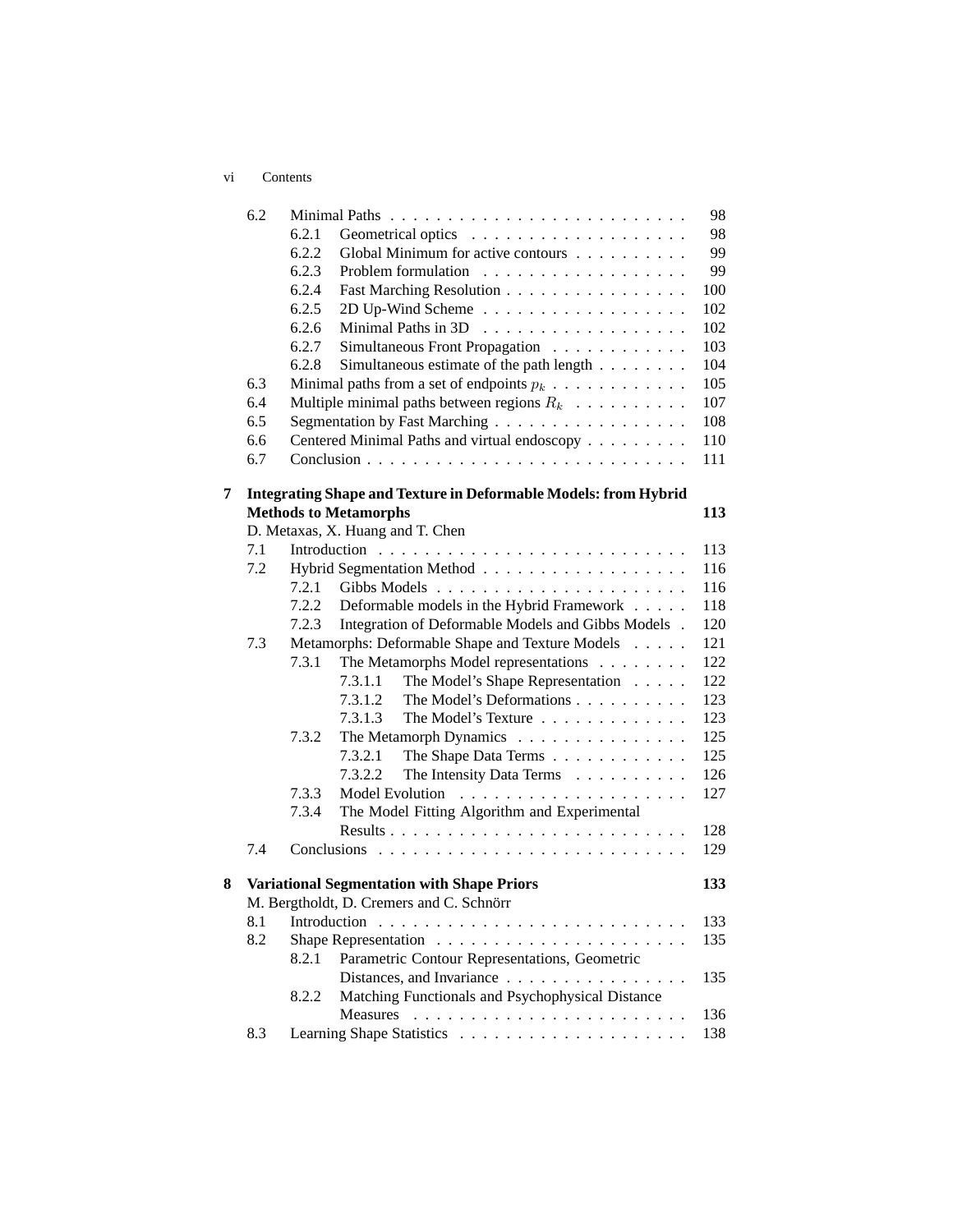|      | 8.3.1<br>Shape Distances in Kernel Feature Space       | 138                                                                                                                                                                                                                                                                                                                                                                                                                                                                                                                                                                                                                                                                   |
|------|--------------------------------------------------------|-----------------------------------------------------------------------------------------------------------------------------------------------------------------------------------------------------------------------------------------------------------------------------------------------------------------------------------------------------------------------------------------------------------------------------------------------------------------------------------------------------------------------------------------------------------------------------------------------------------------------------------------------------------------------|
|      | 8.3.2<br>Structure-Preserving Embedding and Clustering | 139                                                                                                                                                                                                                                                                                                                                                                                                                                                                                                                                                                                                                                                                   |
| 8.4  | Variational Segmentation and Shape Priors              | 141                                                                                                                                                                                                                                                                                                                                                                                                                                                                                                                                                                                                                                                                   |
|      | 8.4.1                                                  | 141                                                                                                                                                                                                                                                                                                                                                                                                                                                                                                                                                                                                                                                                   |
|      | 8.4.2<br>Kernel-based Invariant Shape Priors           | 143                                                                                                                                                                                                                                                                                                                                                                                                                                                                                                                                                                                                                                                                   |
|      | 8.4.3                                                  | 143                                                                                                                                                                                                                                                                                                                                                                                                                                                                                                                                                                                                                                                                   |
|      | 8.4.4                                                  | 144                                                                                                                                                                                                                                                                                                                                                                                                                                                                                                                                                                                                                                                                   |
| 8.5  |                                                        | 144                                                                                                                                                                                                                                                                                                                                                                                                                                                                                                                                                                                                                                                                   |
|      |                                                        | 147                                                                                                                                                                                                                                                                                                                                                                                                                                                                                                                                                                                                                                                                   |
|      |                                                        | 147                                                                                                                                                                                                                                                                                                                                                                                                                                                                                                                                                                                                                                                                   |
|      |                                                        | 148                                                                                                                                                                                                                                                                                                                                                                                                                                                                                                                                                                                                                                                                   |
|      |                                                        | 149                                                                                                                                                                                                                                                                                                                                                                                                                                                                                                                                                                                                                                                                   |
|      |                                                        | 151                                                                                                                                                                                                                                                                                                                                                                                                                                                                                                                                                                                                                                                                   |
|      |                                                        | 153                                                                                                                                                                                                                                                                                                                                                                                                                                                                                                                                                                                                                                                                   |
|      |                                                        | 153                                                                                                                                                                                                                                                                                                                                                                                                                                                                                                                                                                                                                                                                   |
|      |                                                        | 154                                                                                                                                                                                                                                                                                                                                                                                                                                                                                                                                                                                                                                                                   |
|      |                                                        | 156                                                                                                                                                                                                                                                                                                                                                                                                                                                                                                                                                                                                                                                                   |
|      |                                                        | 156                                                                                                                                                                                                                                                                                                                                                                                                                                                                                                                                                                                                                                                                   |
|      |                                                        | 159                                                                                                                                                                                                                                                                                                                                                                                                                                                                                                                                                                                                                                                                   |
| 9.5  |                                                        | 161                                                                                                                                                                                                                                                                                                                                                                                                                                                                                                                                                                                                                                                                   |
|      |                                                        | 163                                                                                                                                                                                                                                                                                                                                                                                                                                                                                                                                                                                                                                                                   |
|      |                                                        |                                                                                                                                                                                                                                                                                                                                                                                                                                                                                                                                                                                                                                                                       |
| 10.1 |                                                        | 163                                                                                                                                                                                                                                                                                                                                                                                                                                                                                                                                                                                                                                                                   |
|      |                                                        | 165                                                                                                                                                                                                                                                                                                                                                                                                                                                                                                                                                                                                                                                                   |
|      |                                                        | 165                                                                                                                                                                                                                                                                                                                                                                                                                                                                                                                                                                                                                                                                   |
| 10.4 |                                                        | 166                                                                                                                                                                                                                                                                                                                                                                                                                                                                                                                                                                                                                                                                   |
| 10.5 |                                                        | 168                                                                                                                                                                                                                                                                                                                                                                                                                                                                                                                                                                                                                                                                   |
|      |                                                        | 168                                                                                                                                                                                                                                                                                                                                                                                                                                                                                                                                                                                                                                                                   |
|      |                                                        | 169                                                                                                                                                                                                                                                                                                                                                                                                                                                                                                                                                                                                                                                                   |
| 10.6 |                                                        | 170                                                                                                                                                                                                                                                                                                                                                                                                                                                                                                                                                                                                                                                                   |
|      | 10.6.1 Heat Equation and Similarity Flows              | 171                                                                                                                                                                                                                                                                                                                                                                                                                                                                                                                                                                                                                                                                   |
|      |                                                        | 172                                                                                                                                                                                                                                                                                                                                                                                                                                                                                                                                                                                                                                                                   |
| 10.7 |                                                        | 173                                                                                                                                                                                                                                                                                                                                                                                                                                                                                                                                                                                                                                                                   |
|      | 10.7.1 Polygon representation and construction         | 173                                                                                                                                                                                                                                                                                                                                                                                                                                                                                                                                                                                                                                                                   |
| 10.8 |                                                        | 175                                                                                                                                                                                                                                                                                                                                                                                                                                                                                                                                                                                                                                                                   |
| 10.9 | Conclusions and Future Research                        | 176                                                                                                                                                                                                                                                                                                                                                                                                                                                                                                                                                                                                                                                                   |
|      |                                                        |                                                                                                                                                                                                                                                                                                                                                                                                                                                                                                                                                                                                                                                                       |
| III  |                                                        | 177                                                                                                                                                                                                                                                                                                                                                                                                                                                                                                                                                                                                                                                                   |
|      | 9.1<br>9.2<br>9.3<br>9.4<br>10.2<br>10.3               | Shape Priors based on the Matching Distance<br><b>Curve Propagation, Level Set Methods and Grouping</b><br>N. Paragios<br>Introduction<br>9.2.1<br>Optimisation and Level Set Methods<br>9.2.2<br>9.3.1<br>Boundary-based Segmentation<br>9.3.2<br>Region-based Segmentation<br>9.4.1<br>9.4.2<br>Prior Knowledge through Linear Shape Spaces<br>10 On a Stochastic Model of Geometric Snakes<br>A. Yezzi, D. Nain, G. Unal, O. Zeitouni and A. Tannenbaum<br>Overview of Geodesic Snake Models<br>Birth and Death Zero Range Particle Systems<br>10.5.1 Using a List of Event Tokens<br>10.5.2 Virtual Token List Method<br><b>Shape Modeling &amp; Registration</b> |

Contents vii

| 11 Invariant Processing and Occlusion Resistant Recognition of Pla- |  |  |     |
|---------------------------------------------------------------------|--|--|-----|
| nar Shapes                                                          |  |  | 179 |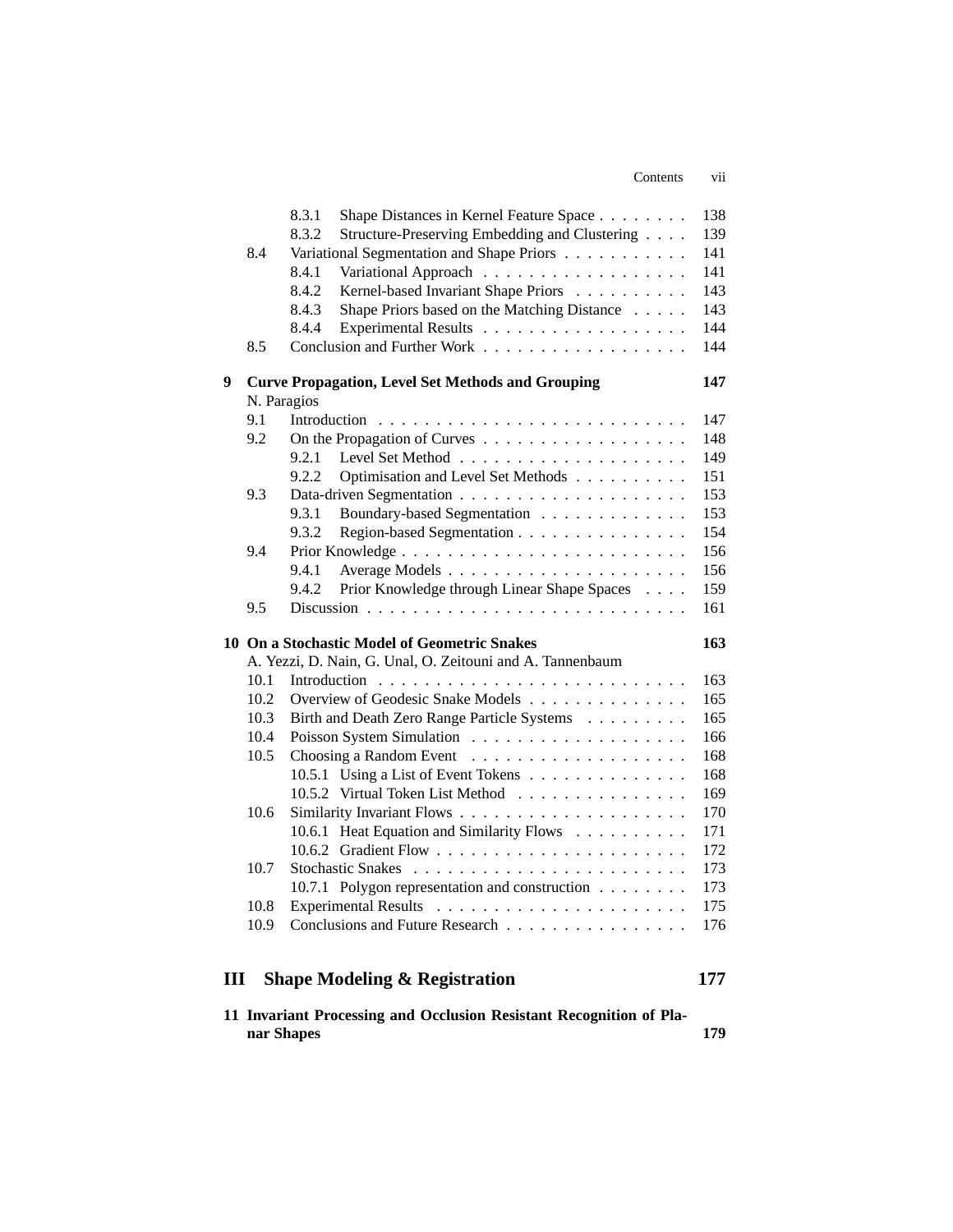| <b>V111</b> | Contents |
|-------------|----------|
|             |          |

|    |            | A. Bruckstein                                                       |     |
|----|------------|---------------------------------------------------------------------|-----|
|    | 11.1       |                                                                     | 179 |
|    | 11.2       | Invariant Point Locations and Displacements                         | 180 |
|    | 11.3       | Invariant Boundary Signatures for Recognition under Partial         |     |
|    |            |                                                                     | 184 |
|    | 11.4       | Invariant Processing of Planar Shapes                               | 186 |
|    | 11.5       |                                                                     | 190 |
|    |            | 12 Planar Shape Analysis and Its Applications in Image-Based Infer- |     |
|    | ences      |                                                                     | 191 |
|    |            | A. Srivastava, S. Joshi, D. Kaziska and D. Wilson                   |     |
|    | 12.1       |                                                                     | 191 |
|    | 12.2       | A Framework for Planar Shape Analysis                               | 193 |
|    | 12.3       |                                                                     | 196 |
|    | 12.4       | Interpolation of Shapes in Echocardiographic                        |     |
|    |            |                                                                     | 198 |
|    | 12.5       | Study of Human Silhouettes in Infrared Images                       | 202 |
|    |            |                                                                     | 202 |
|    |            | 12.5.2 Bayesian Shape Estimation                                    | 204 |
|    | 12.6       |                                                                     | 204 |
|    |            |                                                                     |     |
|    |            | 13 Diffeomorphic Point Matching                                     | 207 |
|    |            | H. Guo, A. Rangarajan and S. Joshi                                  |     |
|    | 13.1       |                                                                     | 207 |
|    | 13.2       | Diffeomorphic Landmark Matching                                     | 208 |
|    | 13.3       | Diffeomorphic Point Shape Matching                                  | 216 |
|    | 13.4       |                                                                     | 221 |
|    |            |                                                                     |     |
|    |            | 14 Uncertainty-Driven, Point-Based Image Registration               | 223 |
|    | C. Stewart |                                                                     |     |
|    | 14.1       |                                                                     | 223 |
|    | 14.2       | Objective Function, ICP and Normal Distances                        | 225 |
|    | 14.3       | Parameter Estimates and Covariance Matrices                         | 228 |
|    | 14.4       | Stable Sampling of ICP Constraints                                  | 230 |
|    | 14.5       |                                                                     | 232 |
|    | 14.6       |                                                                     | 236 |
|    |            |                                                                     |     |
|    |            |                                                                     |     |
| IV |            | <b>Motion Analysis, Optical Flow &amp; Tracking</b>                 | 239 |
|    |            | <b>15 Optical Flow Estimation</b>                                   | 241 |
|    |            | D. Fleet and Y. Weiss                                               |     |
|    | 15.1       |                                                                     | 241 |
|    | 15.2       | Basic Gradient-Based Estimation                                     | 242 |
|    | 15.3       | Iterative Optical Flow Estimation                                   | 245 |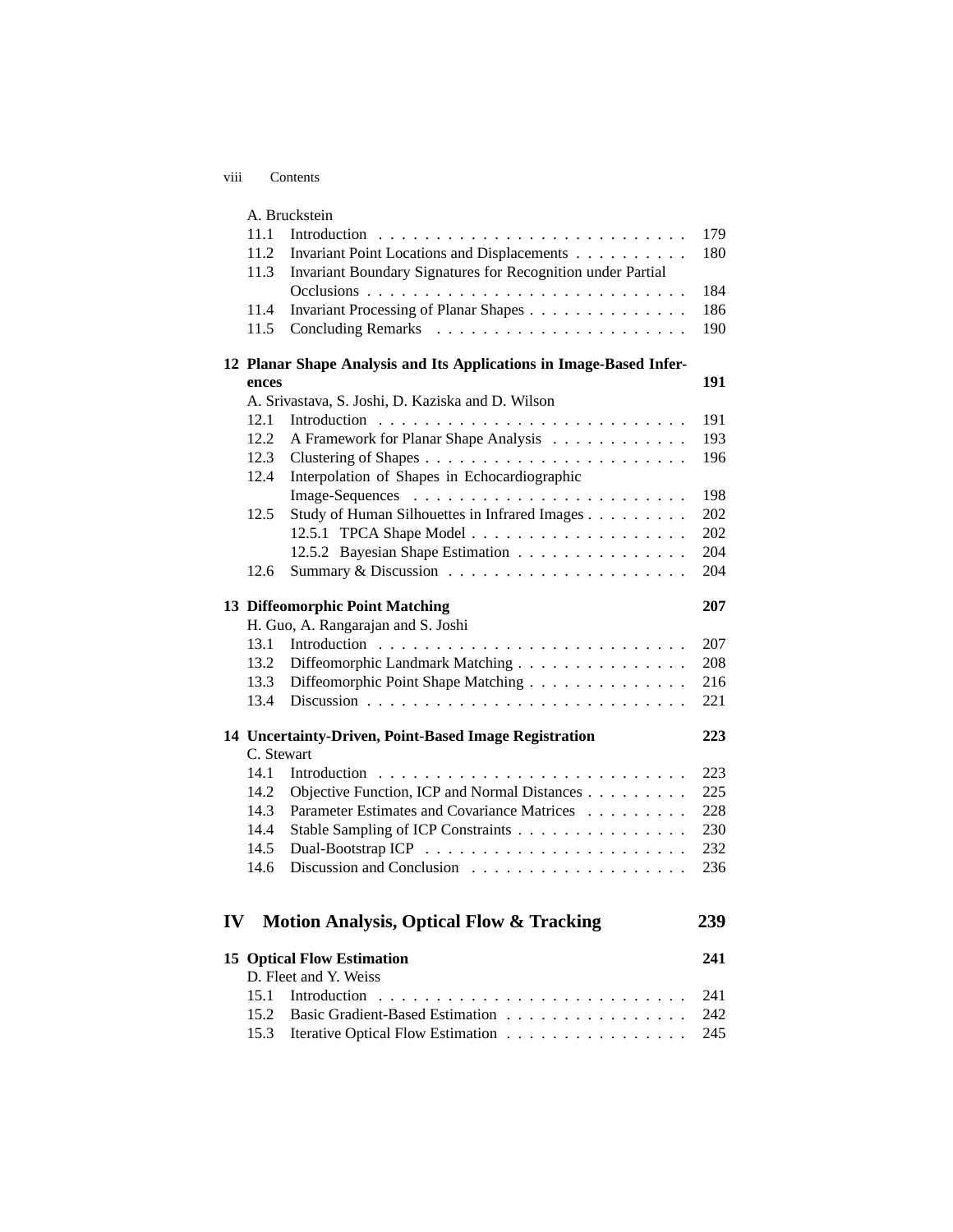|             |                                                                          | Contents | <i>ix</i> |
|-------------|--------------------------------------------------------------------------|----------|-----------|
|             |                                                                          |          |           |
| 15.4        |                                                                          |          | 248       |
| 15.5        | Motion Models                                                            |          | 249       |
| 15.6        |                                                                          |          | 251       |
| 15.7        |                                                                          |          | 252       |
| 15.8        |                                                                          |          | 254       |
| 15.9        |                                                                          |          | 255       |
|             |                                                                          |          | 258       |
|             | 16 From Bayes to PDEs in Image Warping                                   |          | 261       |
|             | M. Nielsen and B. Markussen                                              |          |           |
| 16.1        | Motivation and problem statement                                         |          | 261       |
| 16.2        |                                                                          |          | 262       |
| 16.3        | Bayesian formulation of warp estimation                                  |          | 264       |
| 16.4        |                                                                          |          | 266       |
| 16.5        |                                                                          |          | 268       |
| 16.6        | Warp time and computing time                                             |          | 271       |
| 16.7        | From fluid registration to diffeomorphic minimizers                      |          | 272       |
| 16.8        | Discussion and open problems                                             |          | 273       |
|             |                                                                          |          |           |
|             | 17 Image Alignment and Stitching                                         |          | 275       |
| R. Szeliski |                                                                          |          |           |
| 17.1        |                                                                          |          | 275       |
| 17.2        |                                                                          |          | 276       |
| 17.3        | Direct and feature-based alignment                                       |          | 279       |
|             | 17.3.1 Direct methods $\ldots \ldots \ldots \ldots \ldots \ldots \ldots$ |          | 279       |
|             | 17.3.2 Feature-based registration                                        |          | 281       |
|             | 17.3.3 Direct vs. feature-based                                          |          | 284       |
| 17.4        |                                                                          |          | 285       |
|             |                                                                          |          | 285       |
|             |                                                                          |          | 287       |
|             | 17.4.3 Recognizing panoramas                                             |          | 287       |
| 17.5        |                                                                          |          | 288       |
| 17.6        | Seam selection and pixel blending                                        |          | 289       |
| 17.7        |                                                                          |          | 293       |
|             | 18 Visual Tracking: A Short Research Roadmap                             |          | 295       |
| A. Blake    |                                                                          |          |           |
| 18.1        |                                                                          |          | 295       |
| 18.2        |                                                                          |          | 296       |
|             |                                                                          |          | 296       |
|             | 18.2.2 Blobs                                                             |          | 297       |
|             | 18.2.3 Background maintenance                                            |          | 297       |
| 18.3        |                                                                          |          | 298       |
|             |                                                                          |          | 298       |
|             |                                                                          |          | 299       |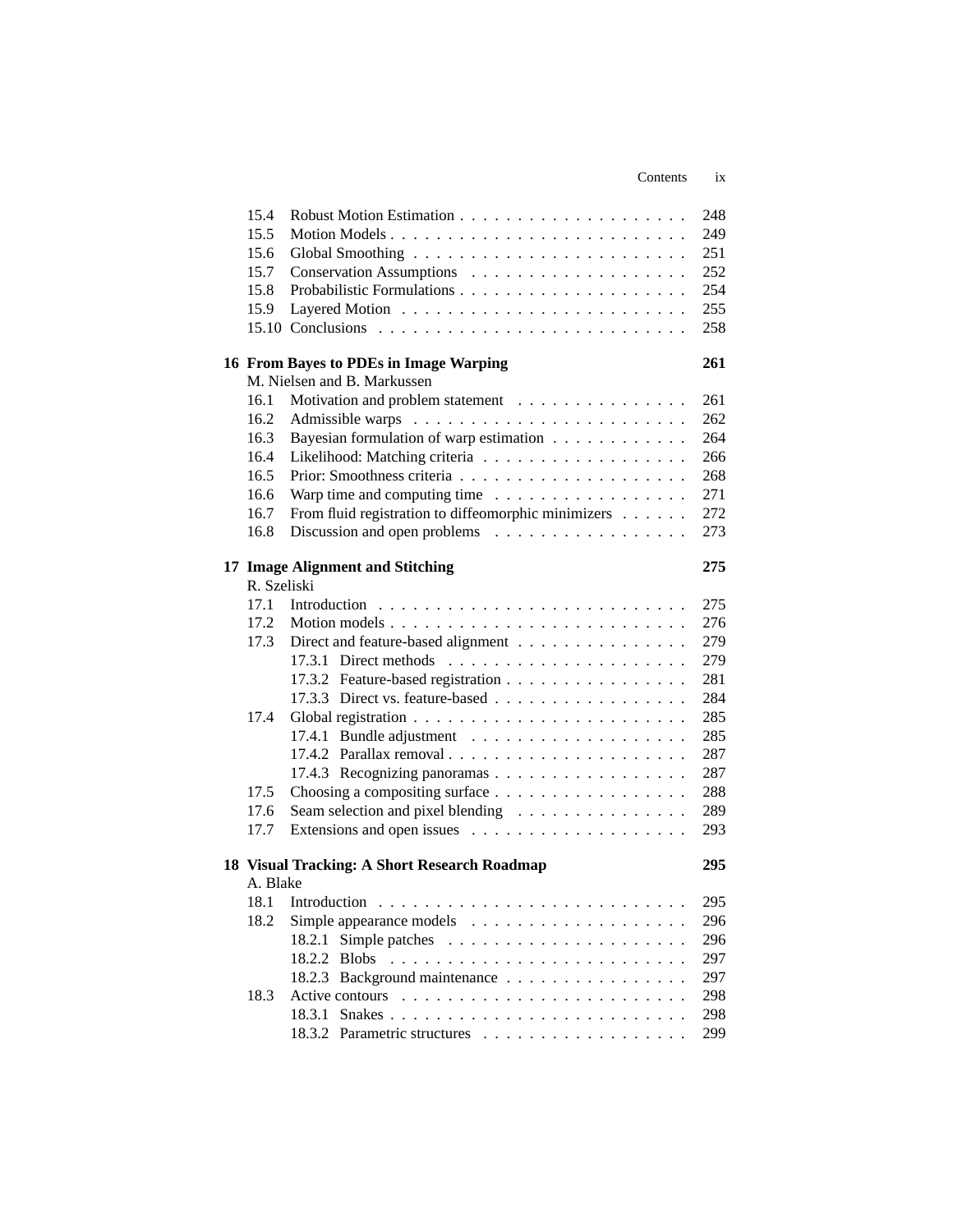| Contents |  |
|----------|--|
|----------|--|

|      |         |                             | 18.3.3 Affine contours $\dots \dots \dots \dots \dots \dots \dots \dots$ | 300 |
|------|---------|-----------------------------|--------------------------------------------------------------------------|-----|
|      |         |                             |                                                                          | 302 |
|      |         |                             | 18.3.5 Robust curve distances                                            | 302 |
| 18.4 |         |                             |                                                                          | 303 |
|      |         |                             |                                                                          | 303 |
|      |         |                             | 18.4.2 Kalman filter for point features                                  | 304 |
|      |         |                             | 18.4.3 Kalman filter for contours                                        | 305 |
|      |         |                             |                                                                          | 305 |
| 18.5 |         |                             |                                                                          | 308 |
|      |         |                             | 19 Shape Gradient for Image and Video Segmentation                       | 311 |
|      |         |                             | S. Jehan-Besson, A. Herbulot, M. Barlaud, G. Aubert                      |     |
| 19.1 |         |                             |                                                                          | 311 |
| 19.2 |         |                             |                                                                          | 312 |
| 19.3 |         |                             | From shape derivation tools towards region-based active                  |     |
|      |         |                             |                                                                          | 314 |
|      |         |                             |                                                                          | 315 |
|      |         |                             | 19.3.1.1 Introduction of transformations                                 | 315 |
|      |         |                             | 19.3.1.2 Relations between the derivatives                               | 315 |
|      |         |                             | 19.3.2 Derivation of boundary-based terms                                | 316 |
|      |         |                             | 19.3.3 Derivation of region-based terms                                  | 317 |
|      |         |                             | 19.3.3.1 Region-independent descriptors                                  | 317 |
|      |         | 19.3.3.2                    | Region-dependent descriptors                                             | 317 |
| 19.4 |         |                             | Segmentation using Statistical Region-dependent descriptors              | 319 |
|      | 19.4.1  |                             | Examples of Descriptors based on parametric statistics.                  | 321 |
|      |         | 19.4.1.1                    | Region-dependent descriptors using the                                   |     |
|      |         |                             |                                                                          | 321 |
|      |         | 19.4.1.2                    | Region-dependent descriptors based on the                                |     |
|      |         |                             | variance                                                                 | 321 |
|      |         |                             | 19.4.2 Descriptors based on non parametric statistics                    | 322 |
|      |         | 19.4.2.1                    | Region-dependent descriptors based on non                                |     |
|      |         |                             | parametric pdfs of image features                                        | 322 |
|      |         | 19.4.2.2                    | Minimization of the distance between pdfs                                |     |
|      |         |                             | for tracking $\ldots \ldots \ldots \ldots \ldots$                        | 323 |
| 19.5 |         |                             |                                                                          | 324 |
|      |         |                             | 20 Model-Based Human Motion Capture                                      | 327 |
|      |         | I. Kakadiaris and C. Barrón |                                                                          |     |
| 20.1 |         |                             |                                                                          | 327 |
| 20.2 | Methods |                             |                                                                          | 329 |
|      |         |                             | 20.2.1 Human body model acquisition                                      | 330 |
|      |         |                             |                                                                          | 333 |
| 20.3 |         |                             |                                                                          | 336 |
| 20.4 |         |                             |                                                                          | 340 |
|      |         |                             |                                                                          |     |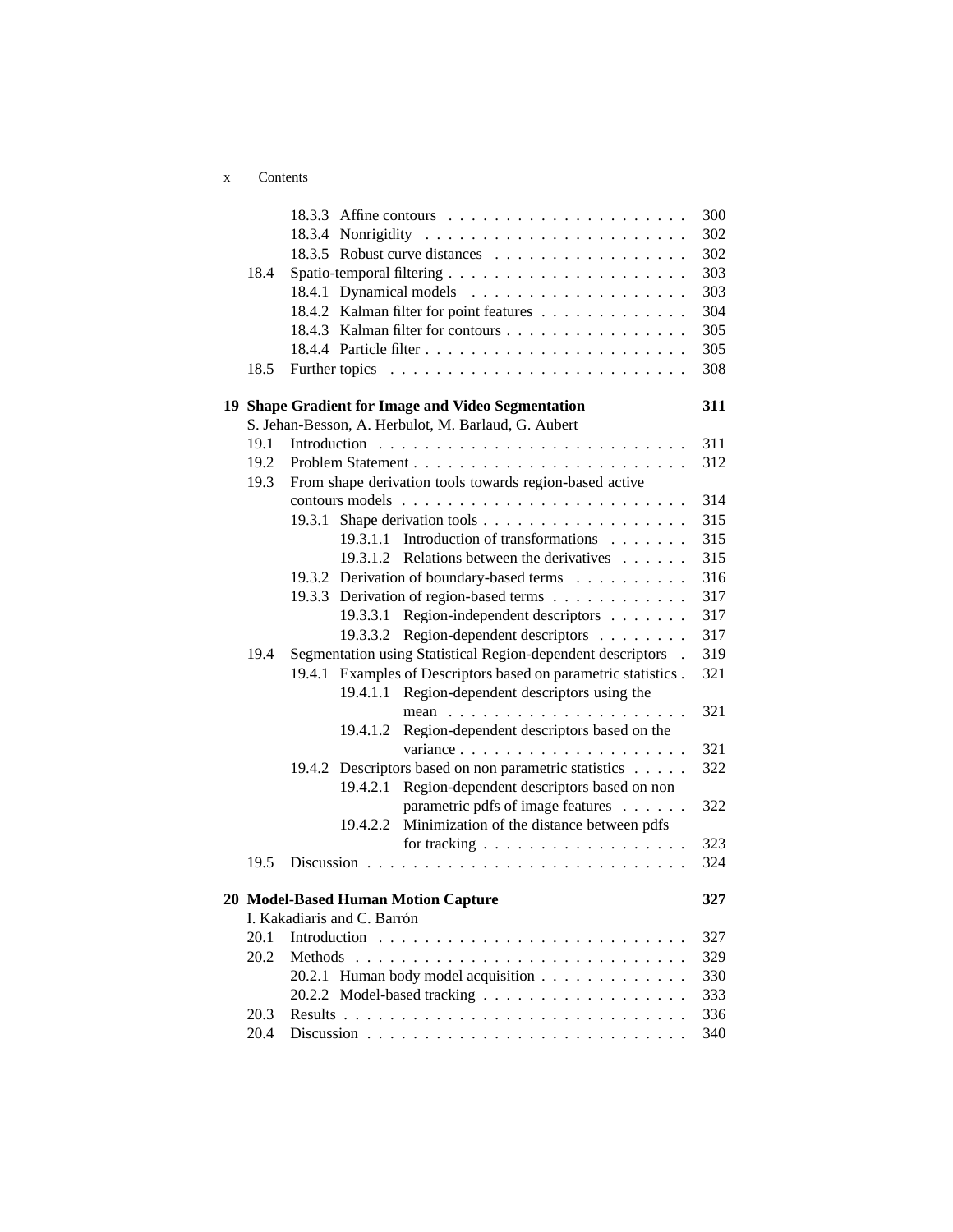| Contents | X1 |
|----------|----|
|          |    |

|           | 21 Modeling Dynamic Scenes: An Overview of Dynamic Textures      | 343 |  |  |
|-----------|------------------------------------------------------------------|-----|--|--|
|           | G. Doretto and S. Soatto                                         |     |  |  |
| 21.1      |                                                                  |     |  |  |
|           |                                                                  |     |  |  |
| 21.2      | Representation of dynamic textures                               |     |  |  |
| 21.3      |                                                                  | 346 |  |  |
|           |                                                                  | 348 |  |  |
| 21.4      |                                                                  | 349 |  |  |
| 21.5      |                                                                  | 351 |  |  |
|           | 21.5.1 Distances between dynamic texture models                  | 351 |  |  |
|           | 21.5.2 Performance of the nearest neighbor classifier            | 352 |  |  |
| 21.6      |                                                                  | 353 |  |  |
| 21.7      |                                                                  | 357 |  |  |
|           |                                                                  |     |  |  |
| V         | 3D from Images, Projective Geometry & Stereo Recon-              |     |  |  |
| struction |                                                                  | 359 |  |  |
|           | 22 Differential Geometry from the Frenet Point of View: Boundary |     |  |  |
|           | Detection, Stereo, Texture and Color                             | 361 |  |  |
| S. Zucker |                                                                  |     |  |  |
| 22.1      |                                                                  | 361 |  |  |
| 22.2      |                                                                  | 363 |  |  |
| 22.3      | Co-Circularity in $\mathbb{R}^2 \times S^1$                      | 365 |  |  |
|           | 22.3.1 Multiple Orientations and Product Spaces                  | 366 |  |  |
| 22.4      | Stereo: Inferring Frenet 3-Frames from 2-Frames                  | 367 |  |  |
| 22.5      | Covariant Derivatives, Oriented Textures, and Color              | 369 |  |  |
|           |                                                                  | 373 |  |  |
| 22.6      |                                                                  | 374 |  |  |
|           |                                                                  |     |  |  |
|           | 23 Shape From Shading                                            | 377 |  |  |
|           | E. Prados and O. Faugeras                                        |     |  |  |
| 23.1      |                                                                  | 377 |  |  |
| 23.2      | Mathematical formulation of the SFS problem                      | 379 |  |  |
|           | "Orthographic SFS" with a far light source<br>23.2.1             | 379 |  |  |
|           | "Perspective SFS" with a far light source<br>23.2.2              | 380 |  |  |
|           | 23.2.3 "Perspective SFS" with a point light source at the        |     |  |  |
|           |                                                                  | 380 |  |  |
|           | 23.2.4 A generic Hamiltonian                                     | 381 |  |  |
| 23.3      | Mathematical study of the SFS problem                            | 381 |  |  |
|           | 23.3.1 Related work                                              | 381 |  |  |
|           | 23.3.2 Nonuniqueness and characterization of a solution          | 382 |  |  |
| 23.4      | Numerical solutions by "Propagation and PDEs methods"            | 384 |  |  |
|           |                                                                  | 384 |  |  |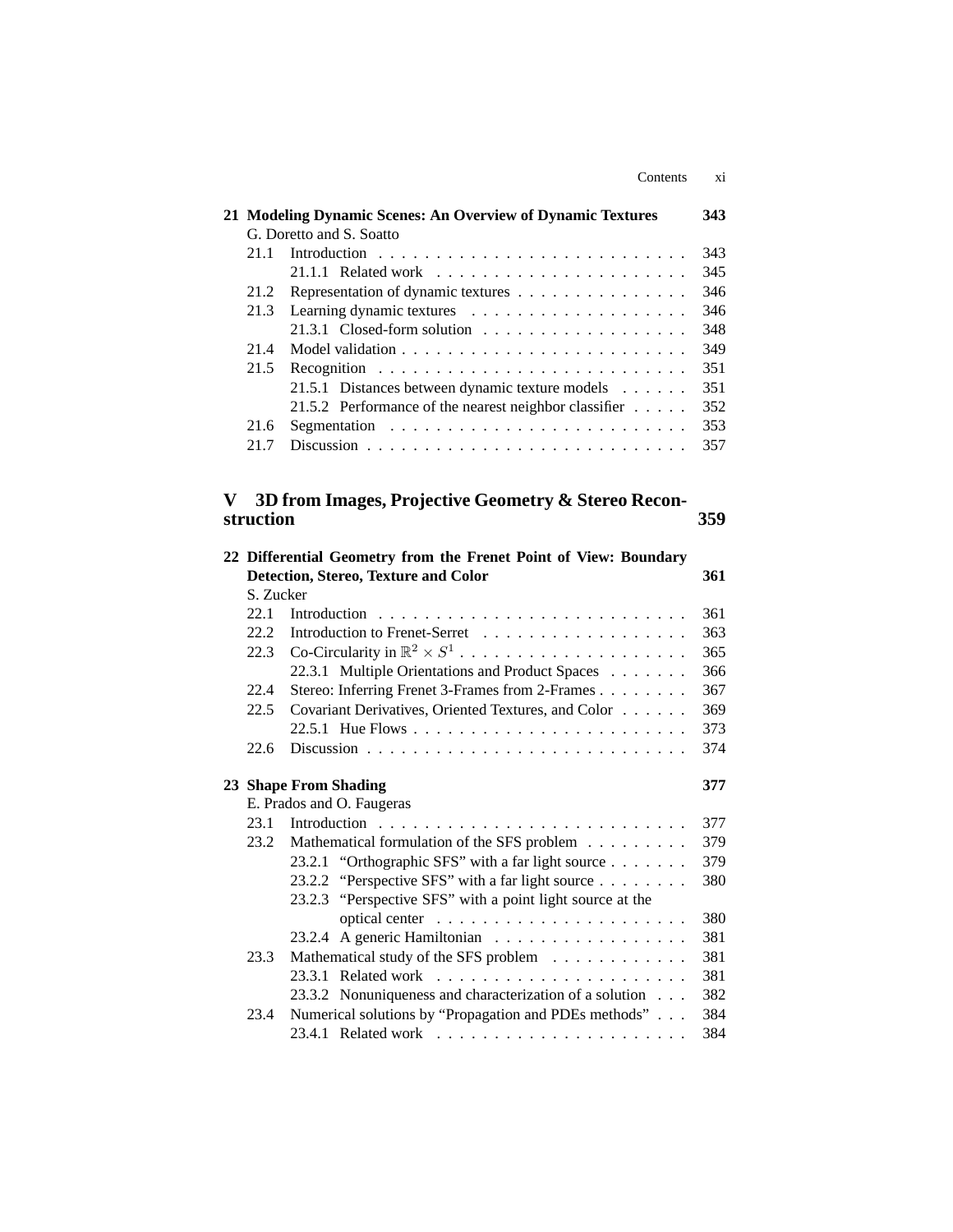xii Contents

|      |              | 23.4.2 An example of provably convergent numerical               |     |
|------|--------------|------------------------------------------------------------------|-----|
|      |              | method: Prados and Faugeras' method                              | 385 |
| 23.5 |              |                                                                  | 387 |
|      |              | 23.5.1 Document restoration using SFS                            | 387 |
|      |              | 23.5.2 Face reconstruction from SFS                              | 389 |
|      |              | 23.5.3 Potential applications to medical images                  | 389 |
| 23.6 |              |                                                                  | 390 |
|      |              | 24 3D from Image Sequences: Calibration, Motion and Shape Recov- |     |
| ery  |              |                                                                  | 391 |
|      | M. Pollefeys |                                                                  |     |
| 24.1 |              |                                                                  | 391 |
|      |              | 24.1.1 Notations and background                                  | 392 |
| 24.2 |              |                                                                  | 394 |
|      |              | 24.2.1 Epipolar geometry computation                             | 394 |
| 24.3 |              |                                                                  | 395 |
|      |              | 24.3.1 Initial structure and motion                              | 396 |
|      |              | 24.3.2 Updating the structure and motion                         | 397 |
|      |              | 24.3.3 Refining structure and motion                             | 398 |
|      |              | 24.3.4 Upgrading from projective to metric                       | 398 |
| 24.4 |              |                                                                  | 400 |
|      |              | 24.4.1 Rectification and stereo matching                         | 400 |
|      |              |                                                                  | 401 |
| 24.5 |              |                                                                  | 402 |
| 24.6 |              |                                                                  | 404 |
|      |              | 25 Multi-view Reconstruction of Static and Dynamic Scenes        | 407 |
|      |              | M. Agrawal, A. Mittal and L. Davis                               |     |
| 25.1 | Introduction |                                                                  | 407 |
| 25.2 |              | Reconstruction of Static Scenes                                  | 408 |
|      |              |                                                                  | 409 |
|      |              |                                                                  | 409 |
|      |              |                                                                  | 411 |
|      |              | 25.2.4 Probabilistic Approaches                                  | 413 |
|      |              | 25.2.5 Probabilistic Space Carving                               | 413 |
|      |              | 25.2.6 Roxels: Responsibility Weighted Voxels                    | 414 |
|      |              | 25.2.7 Probabilistic Surface Reconstruction                      | 414 |
|      |              | 25.2.8 Probabilistic Image-Based Stereo                          | 417 |
| 25.3 |              | Reconstruction of Dynamic Scenes                                 | 418 |
|      |              | 25.3.1 Visual Hull Algorithms                                    | 418 |
|      | 25.3.2       | Approximate 3D Localization of Targets for                       |     |
|      |              |                                                                  | 418 |
| 25.4 |              |                                                                  | 421 |
| 25.5 |              |                                                                  | 423 |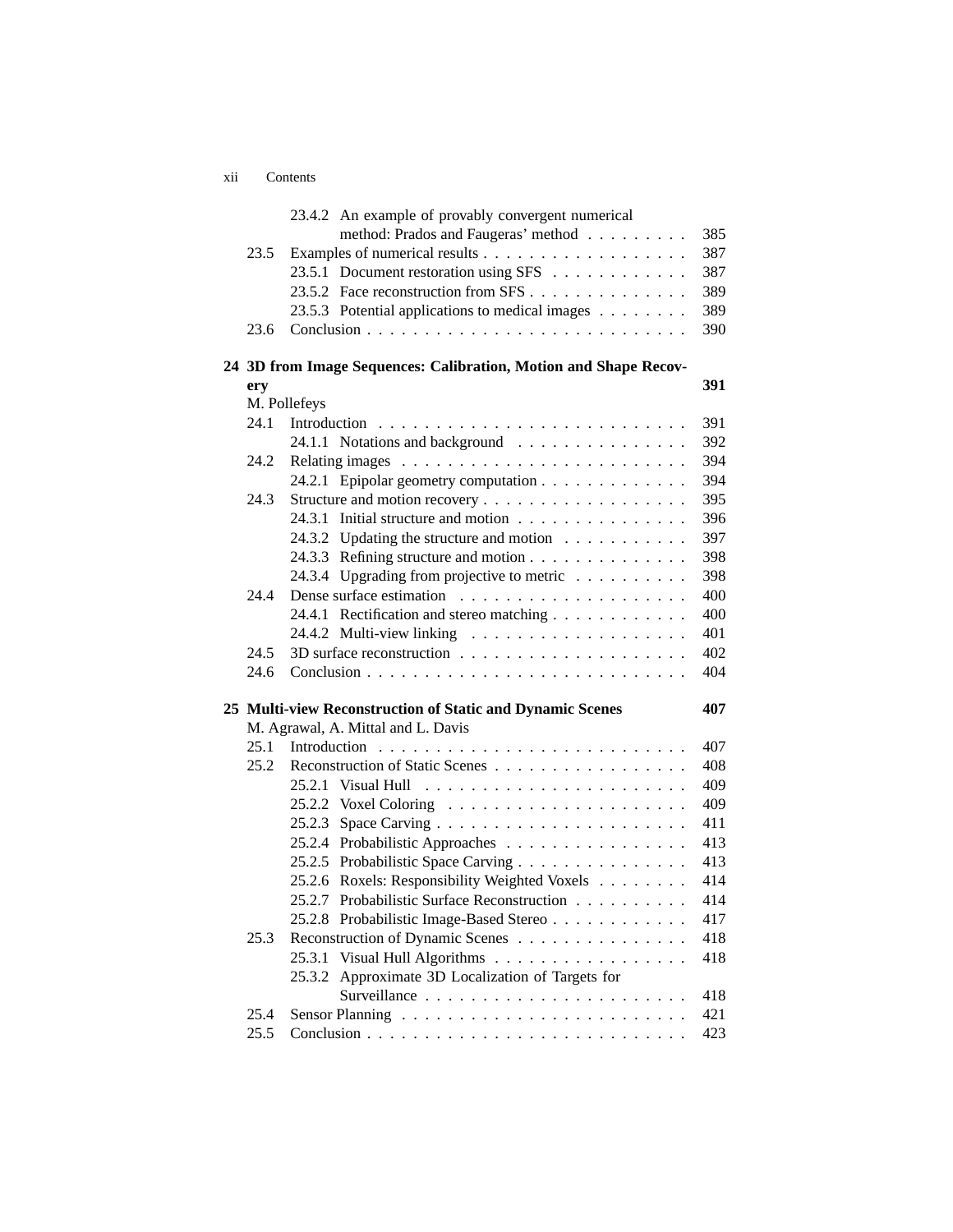|    |                  | Contents                                                                                   | xiii            |
|----|------------------|--------------------------------------------------------------------------------------------|-----------------|
|    |                  | 26 Graph Cut Algorithms for Binocular Stereo with Occlusions<br>V. Kolmogorov and R. Zabih | 425             |
|    | 26.1             |                                                                                            | 425             |
|    |                  | 26.1.1 Energy minimization via graph cuts                                                  | 427             |
|    | 26.2             |                                                                                            | 428             |
|    |                  |                                                                                            | 430             |
|    | 26.3             |                                                                                            | 431             |
|    | 26.4             |                                                                                            | 432             |
|    | 26.5             |                                                                                            | 433             |
|    | 26.6             |                                                                                            | 434             |
|    |                  | 26.6.1 Implementational details                                                            | 434             |
|    |                  | 26.6.2 Algorithm performance                                                               | 435             |
|    | 26.7             |                                                                                            | 436             |
|    |                  |                                                                                            |                 |
|    |                  | 27 Modelling Non-Rigid Dynamic Scenes from Multi-View Image                                |                 |
|    | <b>Sequences</b> |                                                                                            | 441             |
|    |                  | J.-P. Pons, R. Keriven and O. Faugeras                                                     |                 |
|    | 27.1             |                                                                                            | 441             |
|    | 27.2             |                                                                                            | 442             |
|    |                  | 27.2.1 Multi-view complete stereovision                                                    | 442             |
|    |                  |                                                                                            | 444             |
|    |                  | 27.2.3 Shape-motion integration                                                            | 445             |
|    | 27.3             | The Prediction Error as a New Metric for Stereovision and                                  |                 |
|    |                  |                                                                                            | 445             |
|    |                  |                                                                                            | 447             |
|    |                  |                                                                                            | 448             |
|    |                  | 27.3.3 Some similarity measures                                                            | 449             |
|    | 27.4             |                                                                                            | 450             |
|    |                  | 27.4.1                                                                                     | 451             |
|    |                  |                                                                                            | 452             |
|    | 27.5             |                                                                                            | 453             |
|    |                  |                                                                                            |                 |
|    |                  |                                                                                            |                 |
| VI |                  | <b>Applications: Medical Image Analysis</b>                                                | 455             |
|    |                  | 28 Interactive Graph-Based Segmentation Methods in Cardiovascular                          |                 |
|    | <b>Imaging</b>   |                                                                                            | 457             |
|    |                  | L. Grady, Y. Sun and J. Williams                                                           |                 |
|    | 28.1             |                                                                                            | 457             |
|    |                  | 28.2. Characteristic Pohoviers of the Algorithms                                           | $A \subseteq Q$ |

| Imaging<br>457 |                                                         |  |  |  |
|----------------|---------------------------------------------------------|--|--|--|
|                | L. Grady, Y. Sun and J. Williams                        |  |  |  |
|                |                                                         |  |  |  |
|                | 28.2 Characteristic Behaviors of the Algorithms 458     |  |  |  |
|                | 28.3 Applications on CT Cardiovascular data 461         |  |  |  |
|                | 28.3.1 Segmenting Individual Heart Chambers using Graph |  |  |  |
|                |                                                         |  |  |  |
|                | 28.3.2 Multi-Resolution Banded Graph Cuts 462           |  |  |  |
|                |                                                         |  |  |  |
|                |                                                         |  |  |  |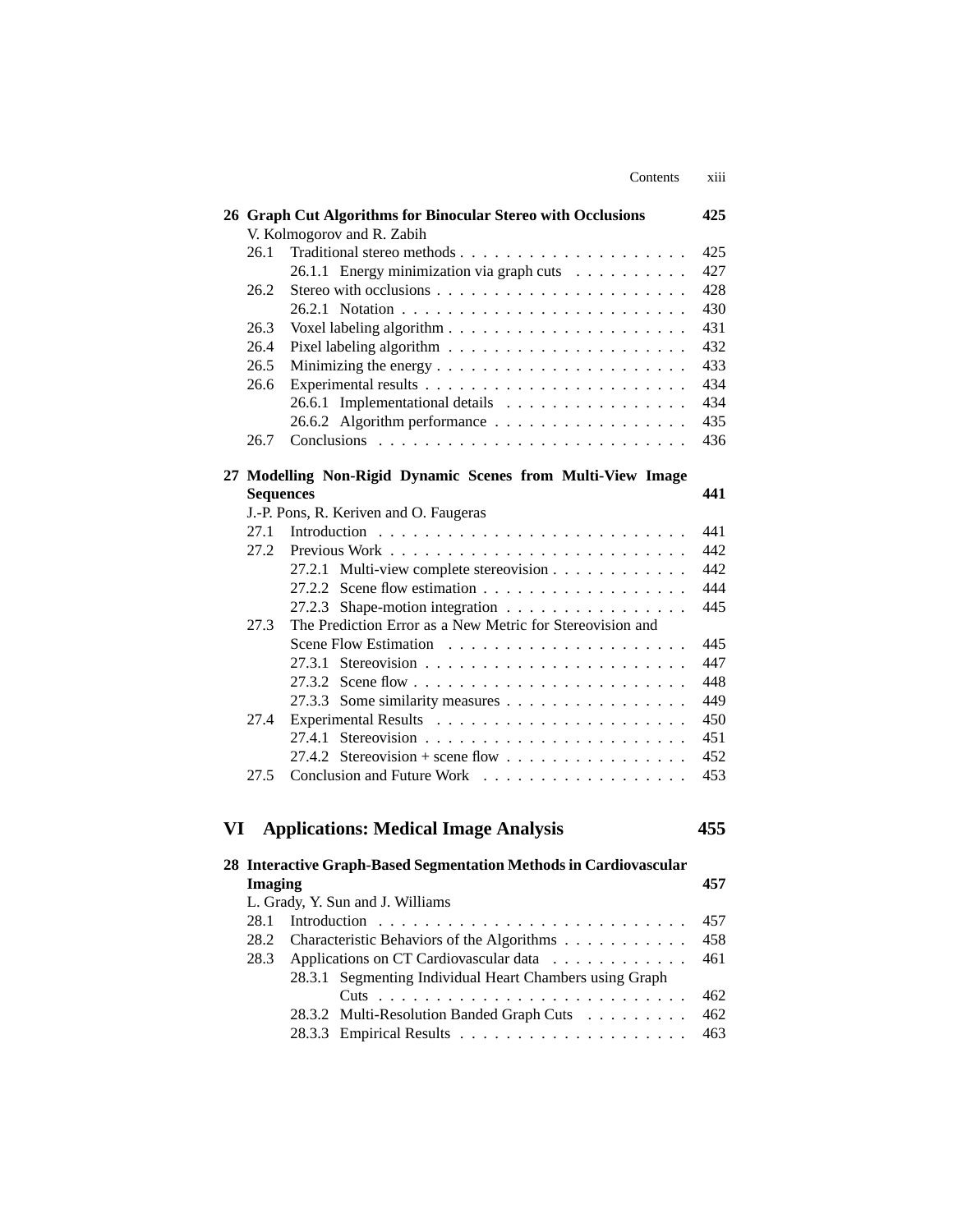xiv Contents

|           |                                                        | 28.3.4 Random Walks for Simultaneous Chamber                             |     |
|-----------|--------------------------------------------------------|--------------------------------------------------------------------------|-----|
|           |                                                        |                                                                          | 464 |
|           |                                                        | The Random Walker Algorithm<br>28.3.5                                    | 465 |
|           |                                                        |                                                                          | 466 |
|           |                                                        | 28.3.7                                                                   | 467 |
|           |                                                        | Isoperimetric algorithm<br>28.3.8                                        | 468 |
|           |                                                        | 28.3.9 Bone-Vessel Separation                                            | 469 |
|           | 28.4                                                   |                                                                          | 471 |
|           |                                                        | 29 3D Active Shape and Appearance Models in Cardiac Image                |     |
|           | <b>Analysis</b>                                        |                                                                          | 473 |
|           |                                                        | B. Lelieveldt, A. Frangi, S. Mitchell, H. van Assen, S. Ordas, J. Reiber |     |
|           |                                                        | and M. Sonka                                                             |     |
|           | 29.1                                                   |                                                                          | 473 |
|           |                                                        |                                                                          | 474 |
|           |                                                        | 29.1.2 Issues inherent to 3D extension                                   | 476 |
|           | 29.2                                                   |                                                                          | 477 |
|           |                                                        | 29.2.1 3D Point Distribution Models                                      | 477 |
|           |                                                        | 29.2.2 3D Active Shape Models                                            | 478 |
|           |                                                        | 3D and 4D Active Appearance Models<br>29.2.3                             | 481 |
|           |                                                        | $2D +$ time Active Appearance Models<br>29.2.3.1                         | 481 |
|           |                                                        | 3D Active Appearance Models: Modeling<br>29.2.3.2                        |     |
|           |                                                        | Volume Appearance                                                        | 482 |
|           |                                                        | 3D Active Appearance Models: Matching<br>29.2.3.3                        | 483 |
|           |                                                        | Multi-view Active Appearance Models<br>29.2.3.4                          | 484 |
|           |                                                        | $3D +$ time Active Appearance Models<br>29.2.3.5                         | 486 |
|           | 29.3                                                   |                                                                          | 486 |
| <b>30</b> | <b>Characterization of Diffusion Anisotropy in DWI</b> |                                                                          |     |
|           | Y. Chen                                                |                                                                          |     |
|           | 30.1                                                   |                                                                          | 489 |
|           | 30.2                                                   |                                                                          | 491 |
|           | 30.3                                                   |                                                                          | 495 |
|           | 30.4                                                   |                                                                          | 501 |
|           |                                                        | 31 Segmentation of Diffusion Tensor Images                               | 505 |
|           |                                                        | Z. Wang and B. Vemuri                                                    |     |
|           |                                                        | 31.1 Introduction                                                        | 505 |
|           | 31.2                                                   | K-means for DTI segmentation                                             | 507 |
|           | 31.3                                                   | Boundary-based active contours for DTI segmentation                      | 507 |
|           | 31.4                                                   | Region-based active contour for DTI segmentation                         | 509 |
|           |                                                        | An information theoretic diffusion tensor "distance"<br>31.4.1           | 509 |
|           |                                                        | The DTI Segmentation Model<br>31.4.2<br>.                                | 511 |
|           |                                                        | The Piecewise Constant Model for DTI Segmentation.<br>31.4.3             | 512 |
|           |                                                        | The Piecewise Smooth DTI Segmentation Model<br>31.4.4                    | 513 |